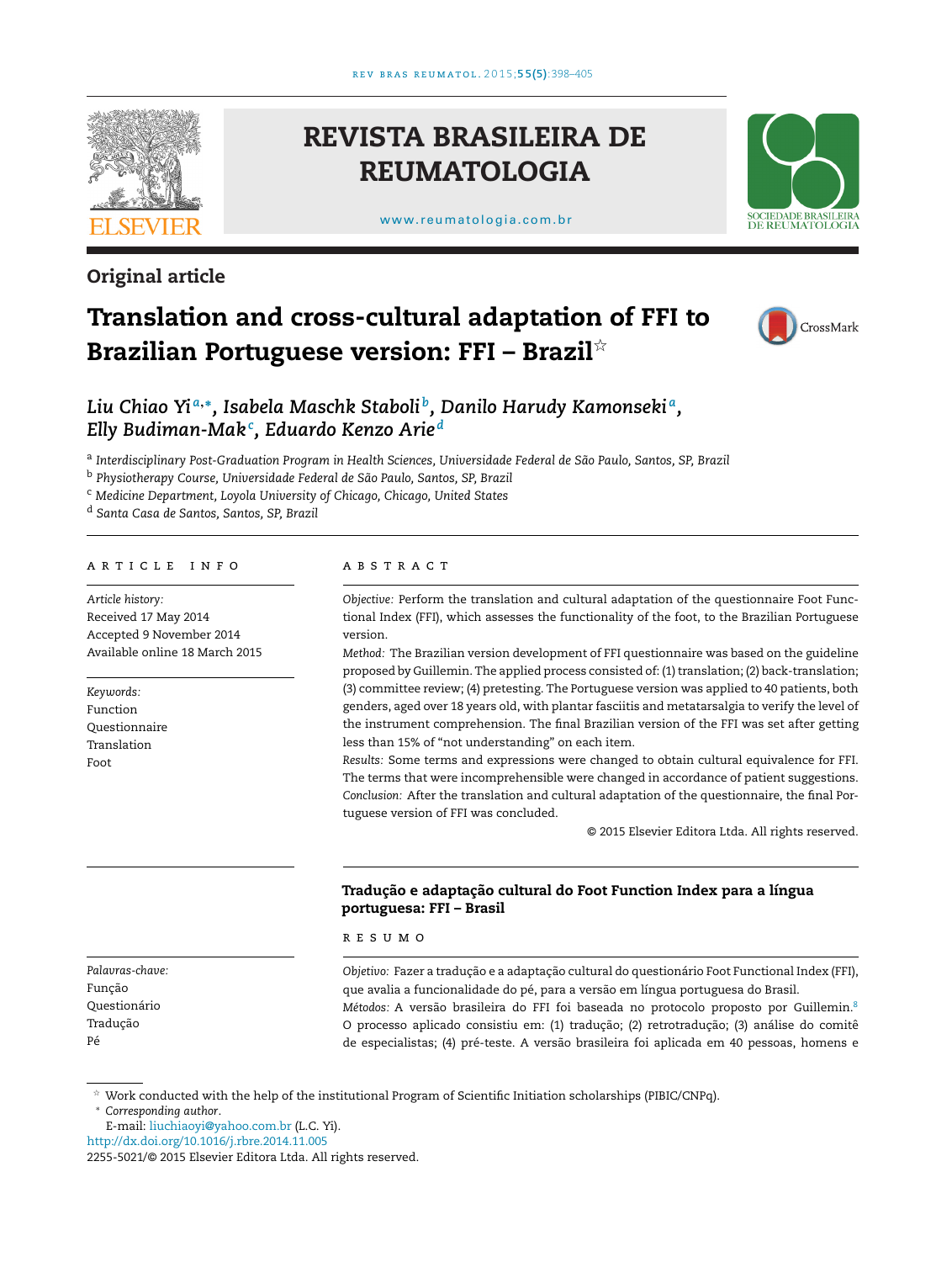mulheres com idade superior a 18 anos, com fasciíte plantar e metatarsalgia, para verificar o nível de compreensão do instrumento. A versão final foi definida após se obter menos de 15% de "não compreensão" em cada item.

*Resultados:* Foram alterados termos e expressões para obter equivalência cultural do FFI. As alterações feitas foram baseadas nas sugestões dos pacientes.

Conclusão: Após a tradução e adaptação cultural do questionário, foi concluída a versão da língua portuguesa do Brasil do FFI.

© 2015 Elsevier Editora Ltda. Todos os direitos reservados.

#### **Introduction**

In recent years there have been changes in the approach of musculoskeletal disorders. In the past, clinical changes were assessed by physical examination and laboratory tests. Currently, outcomes such as functionality have been emphasized as they allow for an analysis of the health situation, the impact of diseases on patient's life, and provide the necessary information to evaluate the effectiveness of different treatments.

Thus, evaluation measures that measure functional, social and emotional aspects have been proposed, which can be used both in clinical practice and in research. $1-4$ 

In order to apply health evaluation measures, developed and used in another language, a cross-cultural equivalence is necessary. This process consists on the translation, cultural adaptation and evaluation of the psychometric properties of the instrument. The translation and cultural adaptation phase allows the adjustment of the instrument to the new language, population, environment and culture. Psychometric properties assessment phases (validity, reproducibility and sensitivity to changes) consists on checking whether the new version retained the features of the original design.[5–9](#page-7-0)

Musculoskeletal injuries in distal lower limbs causes several complications such as functional limitations and impaired quality of life. Approximately 4% of the world population between 25 and 74 years are likely to develop diseases in the ankle and foot. $2$  Therefore, instruments have been proposed to assess the impact on quality of life and effectiveness of different treatments.<sup>[1](#page-7-0)</sup>

Evaluation instruments of ankle and foot disorders are mainly available in English language. Among them, the FFI (*Foot Function Index*), AOFAS (*American Orthopaedic Foot and Ankle Society*), FAOS (*Foot and Ankle Outcome Score*), WOMAC (*Western Ontario and McMaster Universities Osteoarthritis Index*), LFIS (*Leeds Foot Impact Scale*) and MFPDQ *(Manchester Foot Pain and Disability Questionnaire*).

FFI (*Foot Function Index*) is a questionnaire developed in English to evaluate foot function in patients who have musculoskeletal injuries. Since evaluation is focused on the foot, the questionnaire has greater accuracy and sensitivity for identifying changes in this area, when compared to other available instruments. $2$  In assessing the reproducibility of the original FFI, the intraclass correlation coefficient was considered excellent.[2](#page-7-0)

FFI translations and validations have already been done into Chinese, $4$  [G](#page-7-0)erman, $5$  [F](#page-7-0)rench $6$  an Italian. $7$  This study aimed

at translating and making the cultural adaptation of the FFI questionnaire to Brazilian Portuguese.

## **Materials and methods**

#### *Participants*

Forty patients participated in the study, with clinical diagnosis of plantar fasciitis and metatarsalgia. The mean age was 33 years and 78% were female. Regarding the level of education, 42% had not completed tertiary education, 32% completed tertiary education, 24% completed secondary education, and 2% did not complete secondary education.

The study was approved by the Research Ethics Committee n. 226.521 and an authorization from the author of the FFI was obtained via electronic mail for its use.

#### *Procedures*

The Brazilian version of FFI was obtained according to the guideline proposed by Guillemin $^8$  $^8$  [\(Fig.](#page-2-0) 1).

FFI was initially translated by two independent translators who had Portuguese as a native language. Thus two independent versions, V1 and V2, were obtained. Then, the two translations were compared and discussed by the translators and members of the committee consisting of three physiotherapists specialized in traumatology and orthopedics, and an orthopedist specialized on ankle and foot research. This meeting resulted in a consensus version, V3, which maintained the fundamental characteristics of the original questionnaire.

V3 version was translated back into English by two native English-speaking translators, forming two independent versions (V4 and V5), and the translators did not have access to the original questionnaire. Then, the members of the committee met again, to discuss the differences between versions (V1, V2, V3, V4 and V5) and the original questionnaire. Sentences that required modifications had been rewritten in order to improve the semantic, idiomatic, cultural and conceptual equivalence, and the V6 version was obtained.

The V6 questionnaire was administered to 40 patients with clinical diagnosis of plantar fasciitis and metatarsalgia. Initially, the questionnaire was administered to 20 patients to check understanding and acceptability of questions and answers. This phase was called the first phase of the Cognitive Interviews.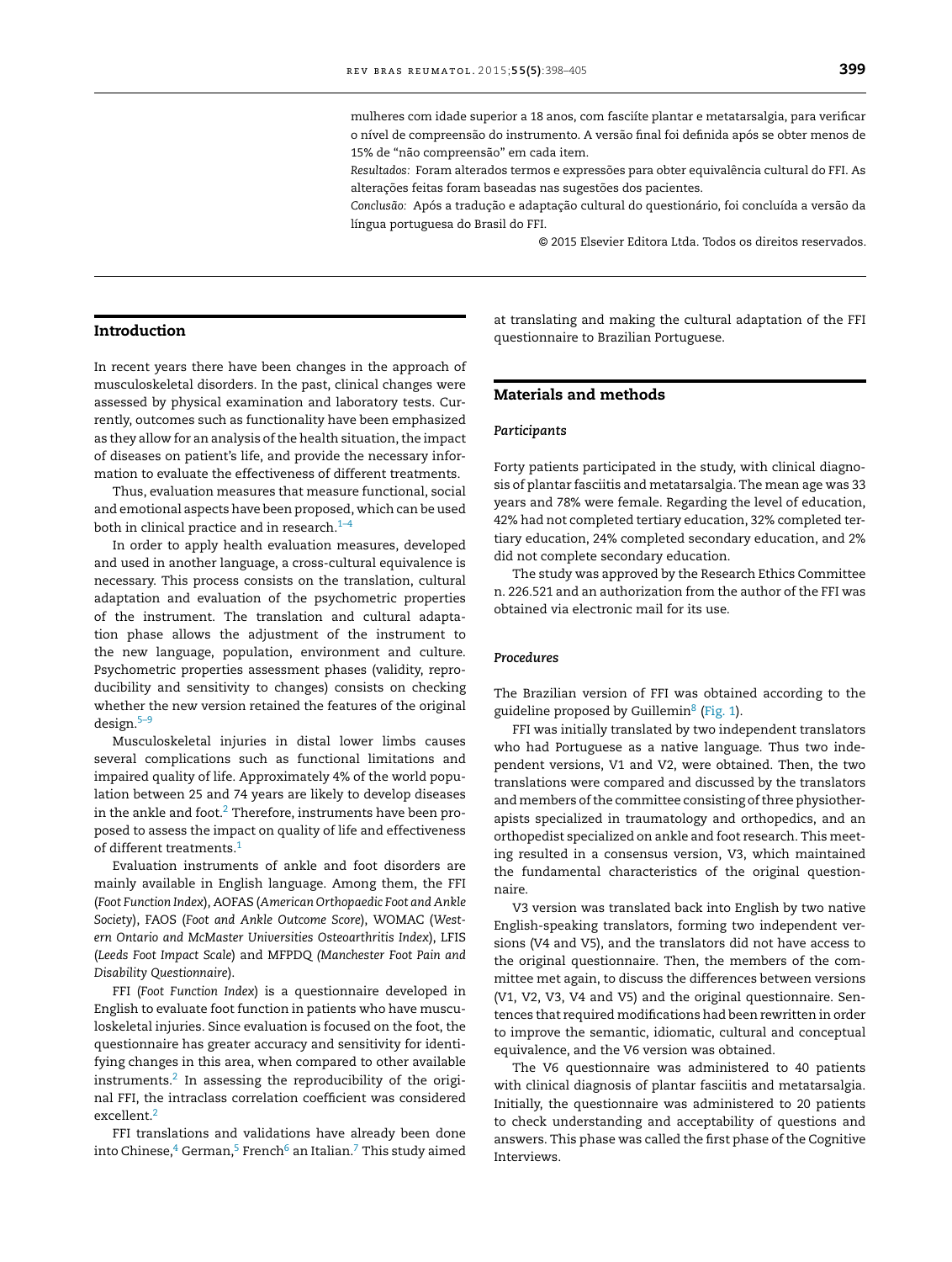<span id="page-2-0"></span>



Each item of the questionnaire was read aloud for the participants, who had to: (1) answer if they understood (yes or no); (2) comment what they understood of each item read; and (3) suggest changes if there were any items that were "not understood". According to the results of this stage, some terms had been adapted and modified. After this step, the questionnaire was administered to 20 patients in a second phase of Cognitive Interviews to refine clarity and understanding of the instrument, and items with more than 15% of "no understanding" were reformulated by the committee.

Again, this version was analyzed by the committee and sent to the author of FFI for approval, resulting in the final version V7 [\(Fig.](#page-3-0) 2).

#### *Score calculation*

For the total score of each domain, the following formula was applied: sum of the score obtained from all items answered by the patient/total score possible of the domain x 100, in order to get the value in percent. If the patient does not perform an activity mentioned in one of the items (e.g. no use of assistive devices), this is considered not applicable. Thus, the score of these items are not considered in the total sum of that domain.

The final percentage of all domains shall be summed and divided by three (total number of domains) thus obtaining the final result of the questionnaire. The results may vary from 0 to 100% and are directly proportional to the limb functional impairment, and the higher the percentage, the greater the functional change presented by the patient.<sup>[2](#page-7-0)</sup>

#### **Results**

At the translation phase, some changes took place during the committee meeting, when all items of V1 and V2 versions were discussed for the formulation of consensus version V3 ([Table](#page-6-0) 1).

After back-translation the committee met again to discuss the differences between all versions (V1, V2, V3, V4 and V5) and the original questionnaire. At this stage, changes were made in grammatical structures of some items for equivalence of words, languages, and adaptation of cultural context ([Table](#page-6-0) 2).

Regarding the pre-test, the items "not understood" and changed during the phases of cognitive interview are included in [Table](#page-6-0) 3.

In the first phase of the Cognitive Interviews two items of the FFI questionnaire, the numerical scale of 10 scores and item C1 in the worst pain crisis were reformulated, due to "no understanding" by more than 15% of patients. In the second stage of cognitive examination, patients did not show difficulties in understanding the items. So there was no changes.

With the pre-test performed and the necessary changes made, the final version of Portuguese FFI was defined (V7). This version was sent to the author of the original version of FFI, who did not suggest any changes.

### **Discussion**

The process of translation and cultural adaptation of FFI to the Portuguese language was performed and the Brazilian Portuguese version was obtained.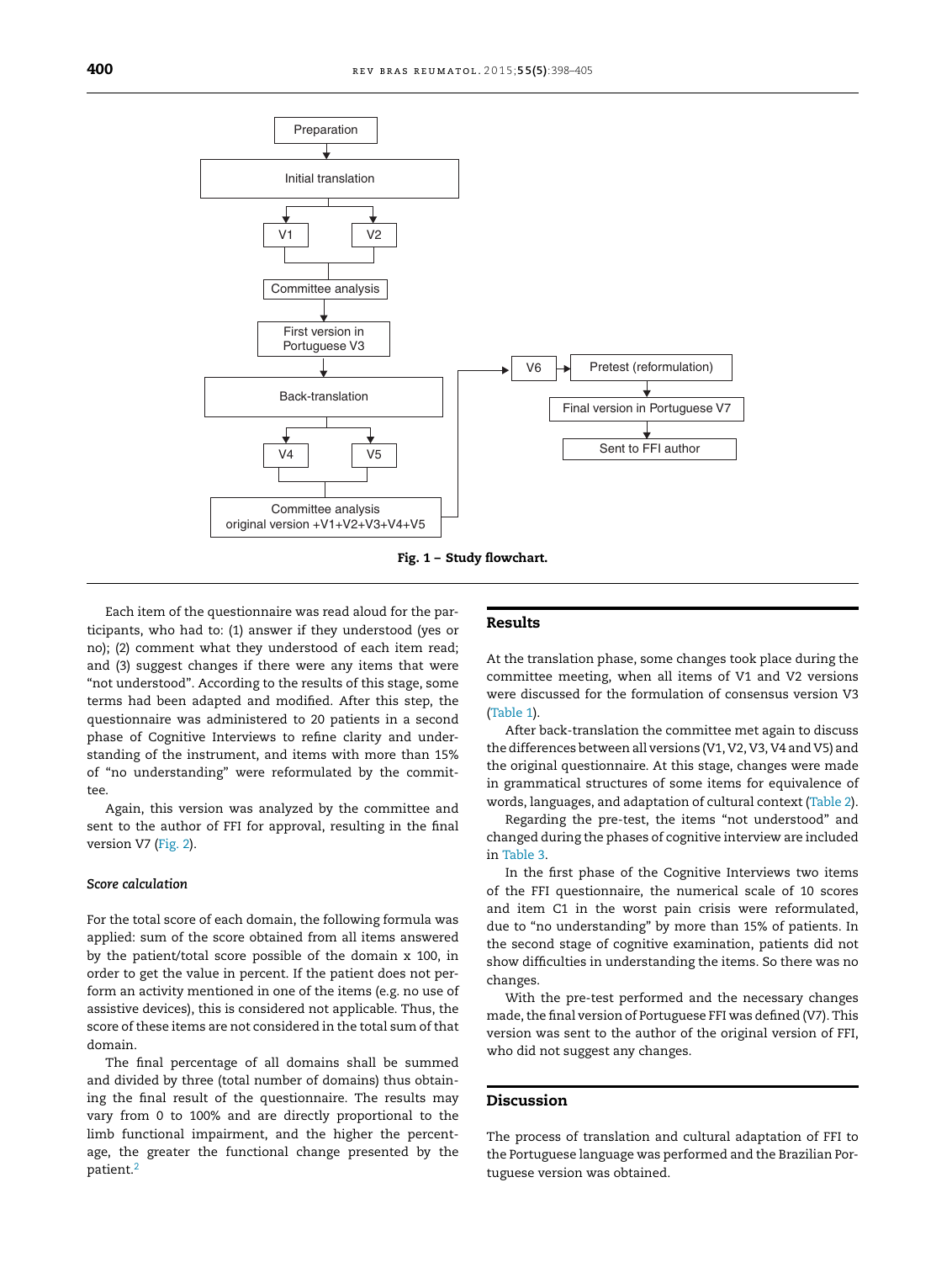| Patologia do pé:                                                                                                                                                                                                                                                                                                                                                                                                                                | Idade: | Nível de escolaridade:                           |              |                   |             |                 |             |   |                |   |            |           |
|-------------------------------------------------------------------------------------------------------------------------------------------------------------------------------------------------------------------------------------------------------------------------------------------------------------------------------------------------------------------------------------------------------------------------------------------------|--------|--------------------------------------------------|--------------|-------------------|-------------|-----------------|-------------|---|----------------|---|------------|-----------|
| Escala numérica de dor: 0 1 2 3 4 5 6 7 8 9 10                                                                                                                                                                                                                                                                                                                                                                                                  |        |                                                  |              |                   |             |                 |             |   |                |   |            |           |
|                                                                                                                                                                                                                                                                                                                                                                                                                                                 |        |                                                  |              |                   |             |                 |             |   |                |   |            |           |
| Dor no pé e índice de incapacidade:                                                                                                                                                                                                                                                                                                                                                                                                             |        |                                                  |              |                   |             |                 |             |   |                |   |            |           |
| Incapacidade                                                                                                                                                                                                                                                                                                                                                                                                                                    |        |                                                  |              |                   |             |                 |             |   |                |   |            |           |
| Pontuação                                                                                                                                                                                                                                                                                                                                                                                                                                       |        |                                                  |              |                   |             |                 |             |   |                |   |            |           |
| A escala numérica de cada item abaixo representa com que frequência você fez cada atividade na última semana. A extremidade esquerda dos números representa<br>nunca e a direita sempre. Faça uma marca no número que indica com que frequência você conseguiu realizar as atividades na última semana por causa de seus pés.<br>Caso você não tenha realizado a atividade na última semana marque NA (não se aplica) àextrema direita do item. |        |                                                  |              |                   |             |                 |             |   |                |   |            |           |
| Exemplo: Por quanto tempo você:                                                                                                                                                                                                                                                                                                                                                                                                                 |        |                                                  |              |                   |             |                 |             |   |                |   |            |           |
| 0. Anada pela casa de sapatos:                                                                                                                                                                                                                                                                                                                                                                                                                  |        | Nunca 0                                          |              | $1 \quad 2$       | $3^{\circ}$ | $\overline{4}$  | $5^{\circ}$ |   | 6 7            | 8 | 9 Sempre / |           |
|                                                                                                                                                                                                                                                                                                                                                                                                                                                 |        |                                                  |              |                   |             |                 |             |   |                |   |            |           |
| A. Por quanto tempo você:                                                                                                                                                                                                                                                                                                                                                                                                                       |        |                                                  |              |                   |             | Pontuação/      |             |   |                |   |            | <b>NA</b> |
| 1. Usa bengala, muletas ou andador dentro de casa?                                                                                                                                                                                                                                                                                                                                                                                              |        | Nunca 0                                          |              | $\overline{2}$    | 3           | 4               | 5           | 6 | $7^{\circ}$    | 8 | 9 Sempre / |           |
| 2. Usa bengala, muletas ou andador fora de casa?                                                                                                                                                                                                                                                                                                                                                                                                |        | Nunca 0                                          | $1 \quad$    | $\mathbf{2}$      | 3           | $4\overline{ }$ | 5           | 6 | 7              | 8 | 9 Sempre / |           |
| 3. Fica em casa a maior parte do dia devido a problemas no pé?                                                                                                                                                                                                                                                                                                                                                                                  |        | Nunca 0                                          | 1            | $\overline{2}$    | 3           | $\overline{4}$  | 5           | 6 | $\overline{7}$ | 8 | 9 Sempre / |           |
| 4. Fica na cama a maior parte do dia devido a problemas no pé?                                                                                                                                                                                                                                                                                                                                                                                  |        | Nunca 0                                          | $\mathbf{1}$ | $\overline{2}$    | 3           | $\overline{4}$  | 5           | 6 | $7^{\circ}$    | 8 | 9 Sempre / |           |
| 5. Limita suas atividades devido a problemas no pé?                                                                                                                                                                                                                                                                                                                                                                                             |        | Nunca 0                                          | $\mathbf{1}$ | $\overline{2}$    | 3           | $\overline{4}$  | 5           | 6 | $\overline{7}$ | 8 | 9 Sempre / |           |
|                                                                                                                                                                                                                                                                                                                                                                                                                                                 |        |                                                  |              |                   |             |                 |             |   |                |   |            |           |
|                                                                                                                                                                                                                                                                                                                                                                                                                                                 |        |                                                  |              | Total /Possível = |             |                 |             |   |                |   | $\%$       |           |
|                                                                                                                                                                                                                                                                                                                                                                                                                                                 |        | Fig. 2 - Brazilian version of FFI questionnaire. |              |                   |             |                 |             |   |                |   |            |           |
|                                                                                                                                                                                                                                                                                                                                                                                                                                                 |        |                                                  |              |                   |             |                 |             |   |                |   |            |           |

<span id="page-3-0"></span>Nome: Identifícação do paciente: Data: Data: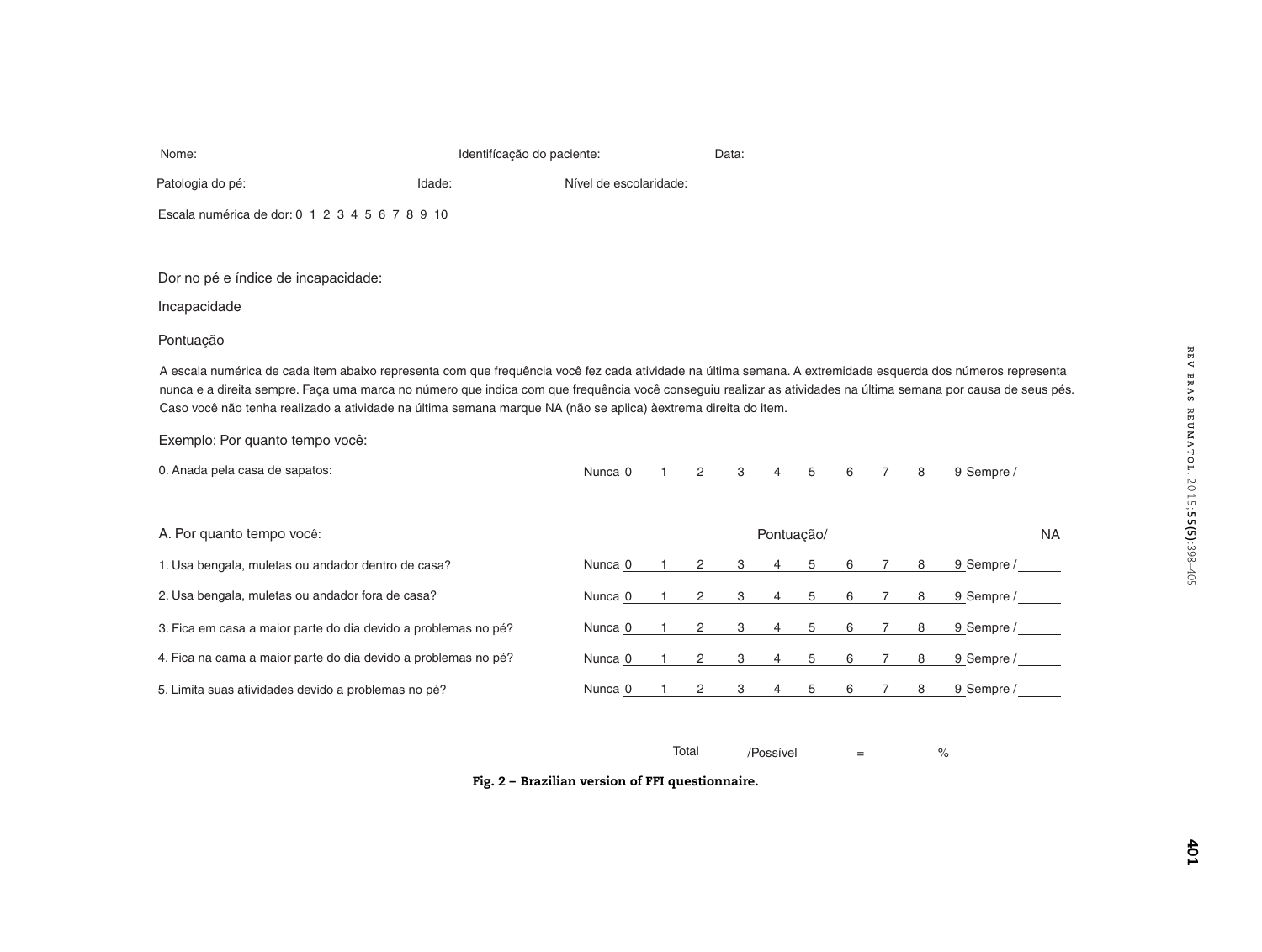# Dificuldade

# Pontuação

A escala numérica de cada item abaixo representa quanta dificuldade você teve quando realizou estas atividades na última. A extremidade esquerda dos números representa nenhuma dificuldade e a direita tanta dificuldade que não foi possível realizar. Faça uma marca no número que indica a dificuldade que você teve para realizar as atividades na última semana por causa de seus pés. Caso você não tenha realizado a atividade na última semana marque NA (não se aplica) à extrema direita do item.

| B. Quanta dificuldade você teve para:    |                                                           |       |                        |                | Pontuação/            |   |                |   |   |                                  | <b>NA</b> |
|------------------------------------------|-----------------------------------------------------------|-------|------------------------|----------------|-----------------------|---|----------------|---|---|----------------------------------|-----------|
| 1. Andar pela casa?                      | Nenuma dificuldade 0 1 2                                  |       | $3^{\circ}$            | 4              | $5^{\circ}$           |   | 6 7 8          |   | 9 | Muita dificuldade/<br>Impossível |           |
| 2. Andar fora de casa no solo irregular? | Nenuma dificuldade 0 1 2 3 4 5 6 7 8 9                    |       |                        |                |                       |   |                |   |   | Muita dificuldade/<br>Impossível |           |
| 3. Andar quarto quarteirões ou mais?     | Nenuma dificuldade 0 1 2                                  |       | 3                      | $\overline{4}$ | $5^{\circ}$           |   | 6 7            | 8 | 9 | Muita dificuldade/<br>Impossível |           |
| 4. Subir escadas?                        | Nenuma dificuldade 0 1 2 3 4 5 6 7 8 9 Muita dificuldade/ |       |                        |                |                       |   |                |   |   | Impossível                       |           |
| 5. Descer escadas?                       | Nenuma dificuldade 0 1 2                                  |       |                        |                | $3 \qquad 4 \qquad 5$ | 6 | $\overline{7}$ | 8 | 9 | Muita dificuldade/<br>Impossível |           |
| 6. Ficar na ponta dos pés?               | Nenuma dificuldade 0 1 2 3 4                              |       |                        |                | $5^{\circ}$           |   | 6 7            | 8 | 9 | Muita dificuldade/<br>Impossível |           |
| 7. Levantar da cadeira?                  | Nenuma dificuldade 0 1 2 3 4 5                            |       |                        |                |                       |   | 6 7            | 8 | 9 | Muita dificuldade/<br>Impossível |           |
| 8. Subir ou descer calcadas?             | Nenuma dificuldade 0 1 2 3 4                              |       |                        |                | 5 <sub>5</sub>        | 6 | $\overline{7}$ | 8 | 9 | Muita dificuldade/<br>Impossível |           |
| 9. Andar rápida ou correr?               | Nenuma dificuldade 0 1 2 3 4 5 6 7                        |       |                        |                |                       |   |                | 8 | 9 | Muita dificuldade/<br>Impossível |           |
|                                          |                                                           | Total | $/$ Possível = $\%$    |                |                       |   |                |   |   |                                  |           |
|                                          |                                                           |       | Fig. $2 - (Continued)$ |                |                       |   |                |   |   |                                  |           |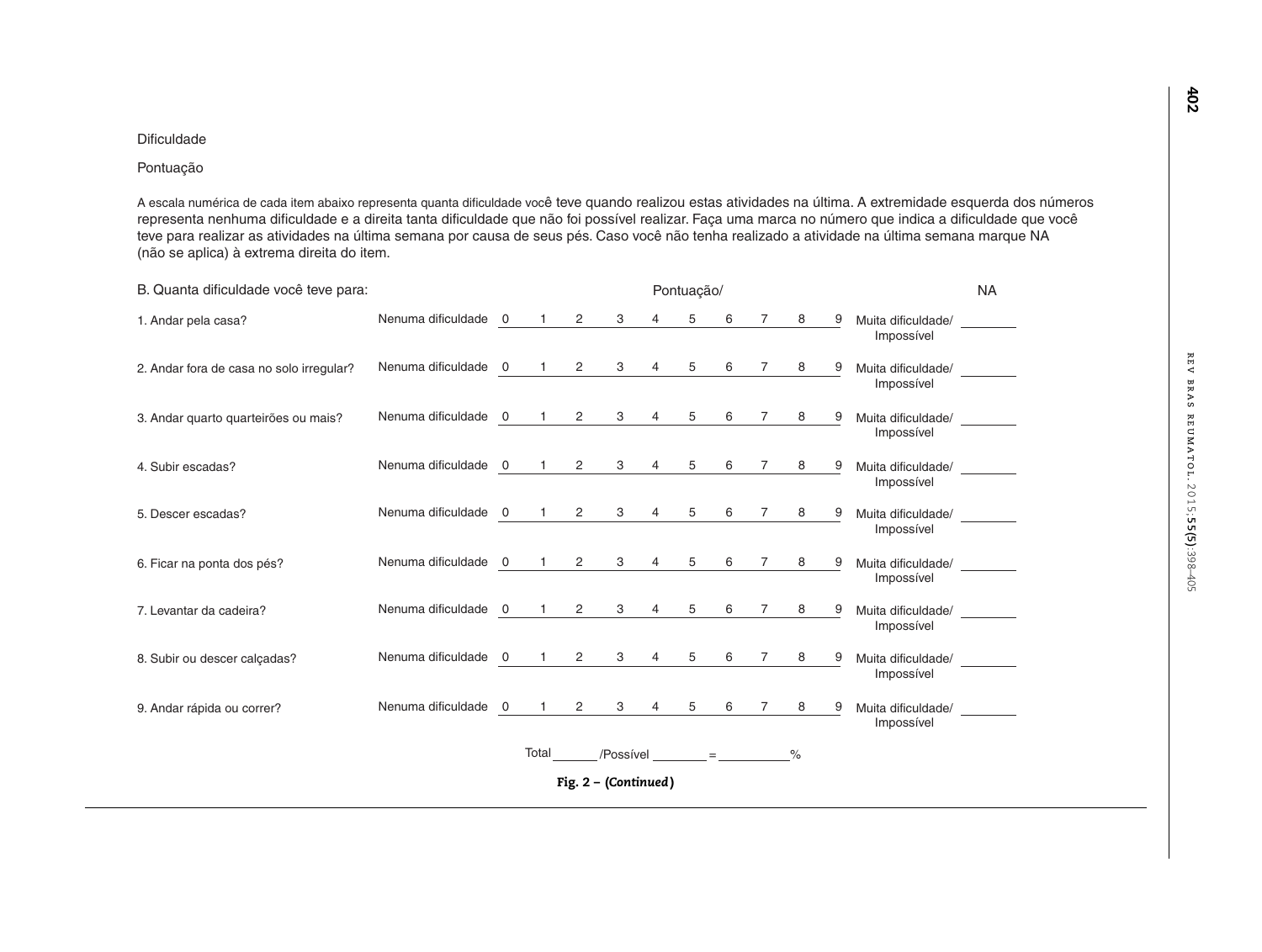#### Dor

# Pontuação

A escala numérica de cada item abaixo representa o nível de dor que você sentiu em cada situação. A extremidade esquerda dos números represnta sem dor e a direita a pior dor imaginável. Faça uma marca no número que indica a intensidade da dor nos seus pés quando realizou essas atividades na última semana. Caso você tenha realizado a atividade na última semana marque NA (não se aplica) à extrema direita do item.

| B. Quanta dificuldade você teve para:            | Pontuação/ |  |  |                |             |                | <b>NA</b>      |   |                 |           |   |                       |  |
|--------------------------------------------------|------------|--|--|----------------|-------------|----------------|----------------|---|-----------------|-----------|---|-----------------------|--|
| 1. Na pior crise de dor?                         | Sem dir 0  |  |  | $\overline{2}$ |             | $3 \quad 4$    | $5^{\circ}$    | 6 | $\overline{7}$  | 8         | 9 | A pior dor imaginável |  |
| 2. Antes de se levantar pela manhã?              | Sem dir 0  |  |  | $\overline{2}$ | $3^{\circ}$ | 4              | $5^{\circ}$    | 6 | $7\overline{ }$ | 8         | 9 | A pior dor imaginável |  |
| 3. Quando anda descalço?                         | Sem dir 0  |  |  | $\overline{2}$ | $3^{\circ}$ | $\overline{4}$ | 5 <sub>5</sub> | 6 | 7               | 8         | 9 | A pior dor imaginável |  |
| 4. Quando fica em pé descalço?                   | Sem dir 0  |  |  | 2              | $3^{\circ}$ | $4 \quad$      | 5 <sub>5</sub> | 6 | $7\overline{ }$ | 8         | 9 | A pior dor imaginável |  |
| 5. Quando anda calçado?                          | Sem dir 0  |  |  | $\overline{2}$ | 3           | $\overline{4}$ | $5^{\circ}$    | 6 | $7\overline{ }$ | 8         | 9 | A pior dor imaginável |  |
| 6. Quando fica em pé calçado?                    | Sem dir 0  |  |  | 2              | $3^{\circ}$ |                |                |   |                 | 4 5 6 7 8 | 9 | A pior dor imaginável |  |
| 7. Quando anda usando aparelho ortopédico?       | Sem dir 0  |  |  | $\overline{2}$ |             | $3 \quad 4$    | $5^{\circ}$    | 6 | $\overline{7}$  | 8         | 9 | A pior dor imaginável |  |
| 8. Quando fica em pé usando aparelho ortopédico? | Sem dir 0  |  |  | $\overline{2}$ |             | $3 \quad 4$    | $5^{\circ}$    | 6 | $\overline{7}$  | 8         | 9 | A pior dor imaginável |  |
| 9. Ao final do dia?                              | Sem dir 0  |  |  | $\overline{2}$ | 3           | $\overline{4}$ | 5              | 6 | 7               | 8         | 9 | A pior dor imaginável |  |
|                                                  |            |  |  |                |             |                |                |   |                 |           |   |                       |  |

Total /Possívell \_\_\_\_\_\_\_ = \_\_\_\_\_\_\_\_\_\_\_\_%

**Fig. <sup>2</sup> – (***Continued* **).**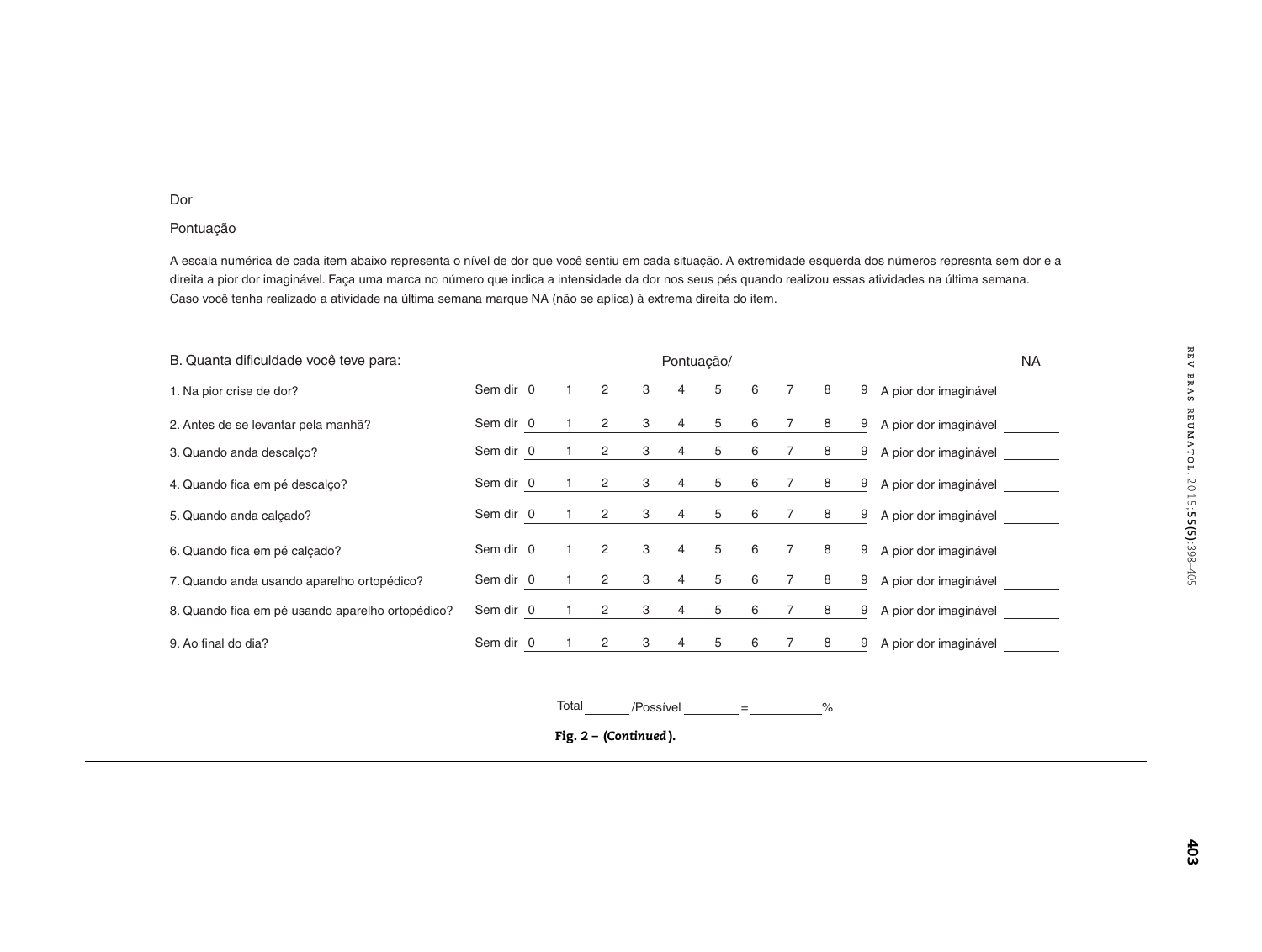<span id="page-6-0"></span>

| Table 1 - Modification on the initial phase of translation. |                                                                               |                                        |  |  |  |  |  |
|-------------------------------------------------------------|-------------------------------------------------------------------------------|----------------------------------------|--|--|--|--|--|
| Questionnaire Item<br>V1 and V2                             |                                                                               | Modification for consensual version V3 |  |  |  |  |  |
| A. Foot pain and disability index                           | V1 Índice de dor no pé e incapacidade<br>V2 Dor no pé e índice de imobilidade | Dor no pé e índice de incapacidade     |  |  |  |  |  |
| A. None of time                                             | V1 Nenhuma parte do tempo<br>V2 Nunca                                         | Nunca                                  |  |  |  |  |  |
| A. Disability                                               | V1 Imobilidade<br>V2 Incapacidade                                             | Incapacidade                           |  |  |  |  |  |
| A3. Stay                                                    | V <sub>1</sub> Fica<br>V2 Permanece                                           | Fica                                   |  |  |  |  |  |
| B2. Uneven ground                                           | V1 Piso irregular<br>V2 Solo irregular                                        | Solo irregular                         |  |  |  |  |  |
| B9. Walk fast                                               | V1 Andar depressa<br>V2 Andar rápido                                          | Andar rápido                           |  |  |  |  |  |
| C <sub>1</sub> . At its worst                               | V1 Quando dói mais<br>V2 Na pior das hipóteses                                | Na pior dor                            |  |  |  |  |  |
| C5. Wearing shoes                                           | V1 Calçando sapatos<br>V2 Usando sapatos                                      | Calçado                                |  |  |  |  |  |
| C7. Wearing orthotics                                       | V1 Usando aparelho ortopédico<br>V2 Usando palmilha ortopédica                | Usando aparelho ortopédico             |  |  |  |  |  |
| C. Worst pain imaginable                                    | V1 A pior dor imaginável<br>V2 Pior dor que sentiu                            | A pior dor imaginável                  |  |  |  |  |  |

V1, version in Portuguese by the first translator; V2, version in Portuguese by the second translator; V3, consensual version in Portuguese defined at the end of the initial phase of translation.

| Table 2 – Phase of back-translation. Modifications in "V4" and "V5" for definition of "V6". |                                |  |  |  |  |  |
|---------------------------------------------------------------------------------------------|--------------------------------|--|--|--|--|--|
| V4 and V5. Questionnaire Item - Term                                                        | V6. Questionnaire Item - Term  |  |  |  |  |  |
| B8. V4 Subir ou descer na calçada?<br>V5 Subir ou descer calcadas?                          | B8. Subir ou descer calcadas?  |  |  |  |  |  |
| C1. V4 Quando dói mais?<br>V5 Quando dói mais?                                              | C1. Na pior dor?               |  |  |  |  |  |
| C5. V4 Quando anda com calçado?<br>V5 Quando você anda com calcado?                         | C5. Quando anda calçado?       |  |  |  |  |  |
| C6: V4 Quando você está parada em pé com calçado?<br>V5 Quando você está em pé com calçado? | C6. Quando fica em pé calçado? |  |  |  |  |  |

V4 and V5, versions in Portuguese of the back-translation phase; V6, version defined in Portuguese after analysis of all translated versions and original version of the questionnaire.

The procedure of translation and cultural adaptation of instruments proposed by Guillemin $8$  has been followed and cited in several studies, due to international recognizement criteria. There are several questionnaires already translated and validated in the literature that followed this procedure, as WOMAC (*Western Ontario and McMaster Universities*) [9](#page-7-0) and FAOS (*Foot and Ankle Outcome Score*)[.10](#page-7-0) Thus, the same procedure was followed for the FFI questionnaire.

In the initial phase of FFI translation into Portuguese, some expressions were changed by the committee. Among them, the question A. ("Disability") was the most distinct expression among translators, in which one of the translators interpreted as immobility (*Imobilidade*) and the other as lack of capacity (*Incapacidade*). At consensus, the committee decided that the most appropriate term would be *Incapacidade*. In backtranslation, the questions that were most discussed with the

| Not understood items<br>Patients (%) |                                               |  |  |
|--------------------------------------|-----------------------------------------------|--|--|
|                                      |                                               |  |  |
| 14 (70%)                             | Numeral Scale of 10 points                    |  |  |
| 11 (55%)                             | C1. At worst pain crisis?                     |  |  |
| 1(5%)                                | C7. In case you wear orthotics, when you walk |  |  |
|                                      | wearing orthotics?                            |  |  |
|                                      |                                               |  |  |
|                                      | No changes                                    |  |  |
|                                      |                                               |  |  |

Items with more than 15% of "no comprehension" in the first phase were reformulated for the second phase of the Cognitive Interviews.